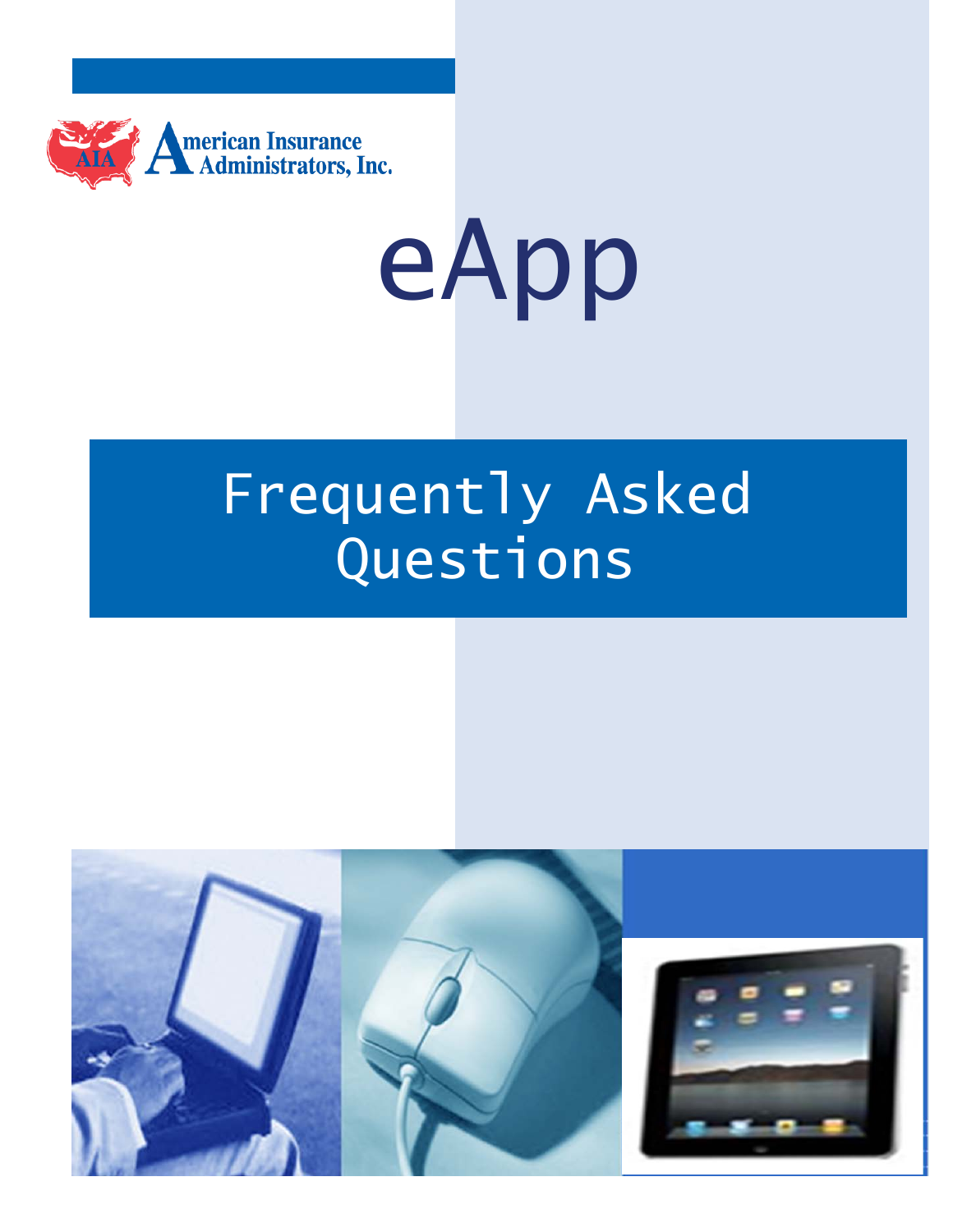## <span id="page-1-0"></span>**Frequently Asked Questions**

**[Q1: Why was my data not saved \(lost\) when I return to the application](#page-2-0)  [from the Dashboard?](#page-2-0)**

**[Q2: How does the Electronic Signature Process Work?](#page-3-0)**

**[Q3: Why have the emails not arrived to request signatures?](#page-3-1)**

**[Q4: Why do I have a few applications on my Dashboard that show "Not](#page-4-0)  [Completed" for the first and last name values?](#page-4-0)**

**[Q5: How do I find the source of a validation error \(warning text at the](#page-4-1)  [top of the application\) when I try to "Complete" an application?](#page-4-1)**

**[Q6: How do I know if and when the Applicant\(s\) has signed the](#page-4-1)  application?**

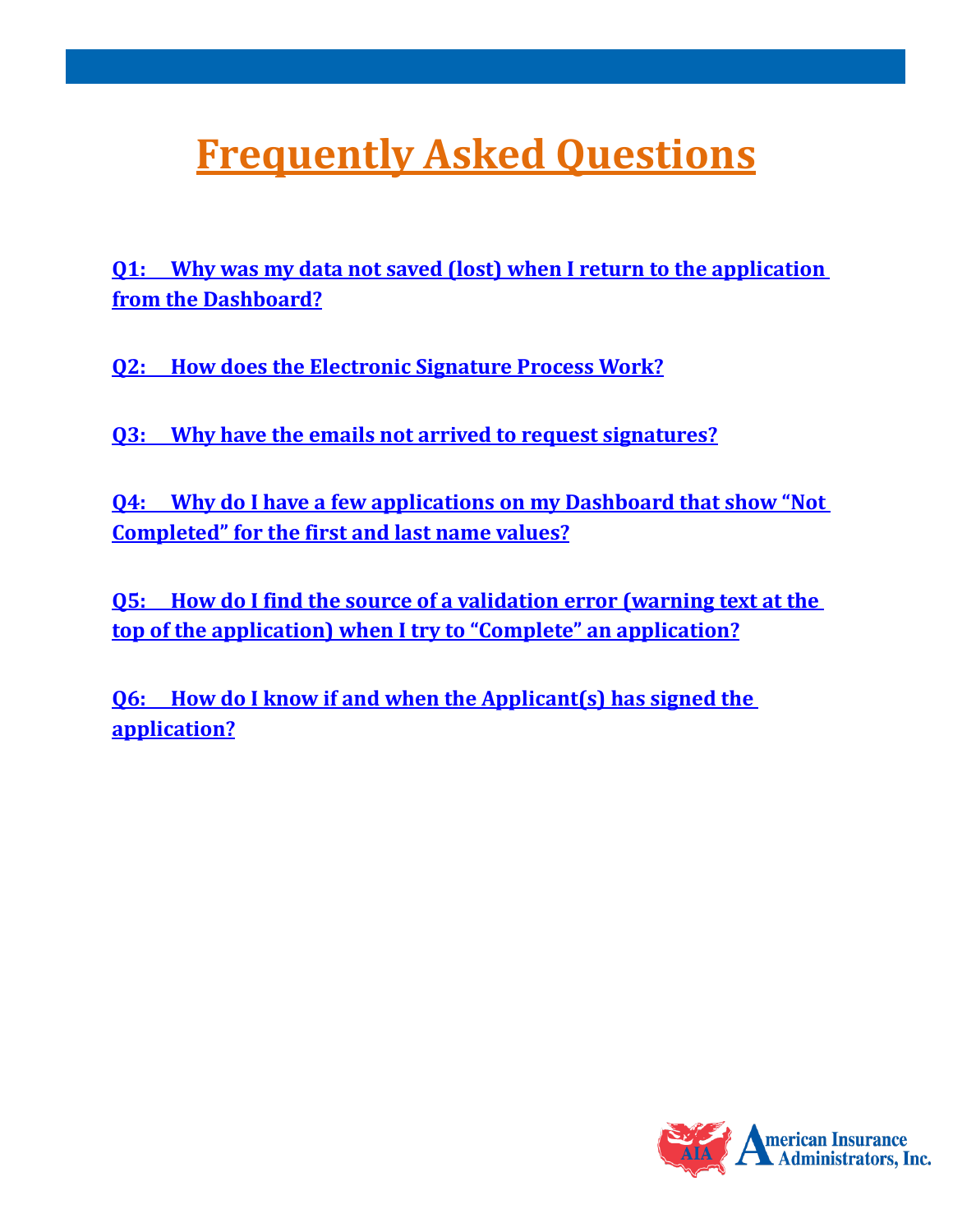### Frequently Asked Question Answers

- <span id="page-2-0"></span>A1: There are a few reasons why this can happen:
- 1. If you click the browser's 'Back' button while you were completing the application, eApp will return to the previous webpage without saving (updating) the data. You must click the 'Update' link to save all of the information on the application page before leaving the application.
- 2. If you are inactive while using the system for more than 60 minutes, eApp will terminate your session and all of your data will be lost. eApp will provide you warnings prior to terminating your session.
- 3. If you click 'Cancel before you click 'Update' while you are entering an application, eApp will return you to the Dashboard without saving your data. Always click 'Update' before returning to the Dashboard if you want to save the current data.
- 4. If you press the 'Backspace' key excessively in an entry field, it will act similar to your browser's 'Back' button returning you to the Dashboard without saving your data. Make sure you only press 'Backspace' enough times to clear out the current field.
- 5. Refreshing your browser page before clicking the 'Update' link will cause your browser to lose the data you entered and present you with an empty form.

#### [Return to Top](#page-1-0)

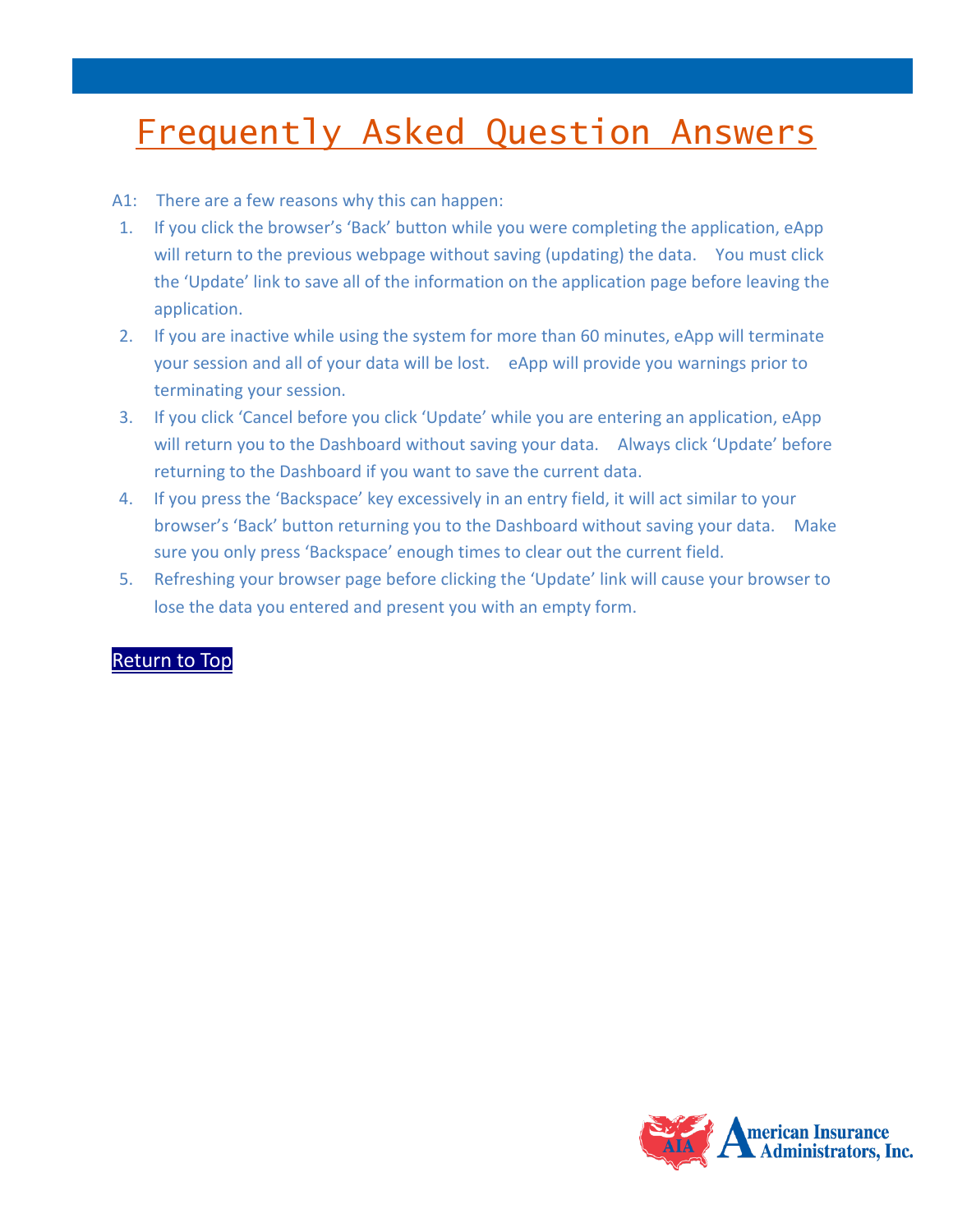<span id="page-3-0"></span>A2: The electronic signature process is similar to a hand written signature process where each person signs the application sequentially. On a "dual application" (two applicants on the same application), the Agent will be the first to electronically sign the application followed by Applicant A (left side of app) and then Applicant B (right side of app). On a single applicant application, the process is the same except that Applicant B will not be asked to sign. The signature process will be complete after Applicant A electronically signs.

After the Agent has finished the application interview with the client and all required data in entered into the eApp, the Agent will switch the application status from "In-Progress" to "Complete" and click update. This will start the process of generating the submittal application in "pdf" format. The submittal application is then transmitted to Echosign for signatures. Echosign™ is our selected third party document verification website.

Once the application is received by Echosign™, their services will generate and send an email to the Agent providing a link for the agent to click that will lead them to the electronic signature website for the subject document. Echosign™ will not generate and send the signature request email to Applicant A until the Agent has completed the signature process. Likewise, Echosign™ will not generate and send the signature request email to Applicant B until the Applicant A has completed the signature process.

After all signatures have been completed through Echosign™, their web service will generate an email notifying all parties that the application has been signed and submitted. If you do not receive this final email, the signature process has not been completed correctly by all parties required to sign this application. Also note that once this final email arrives there is a minimum 2 hour verification delay before your application will arrive at the processing center.

#### [Return to Top](#page-1-0)

<span id="page-3-1"></span>A3: There are a number of possible causes for this issue depending if you are the Agent or the Applicant:

If the Agent has not received the email:

- 1. Depending on your email provider, network service, your computer or mobile device there could be a delay in receiving the email of up to 10 minutes. While you are waiting, check the following items as well.
	- A. Check your spam and junk mail folders for the "No Reply [echosign@echosign.com]" email.
	- B. Verify the carrier has your valid email address on file in the 'Licensing Records'.

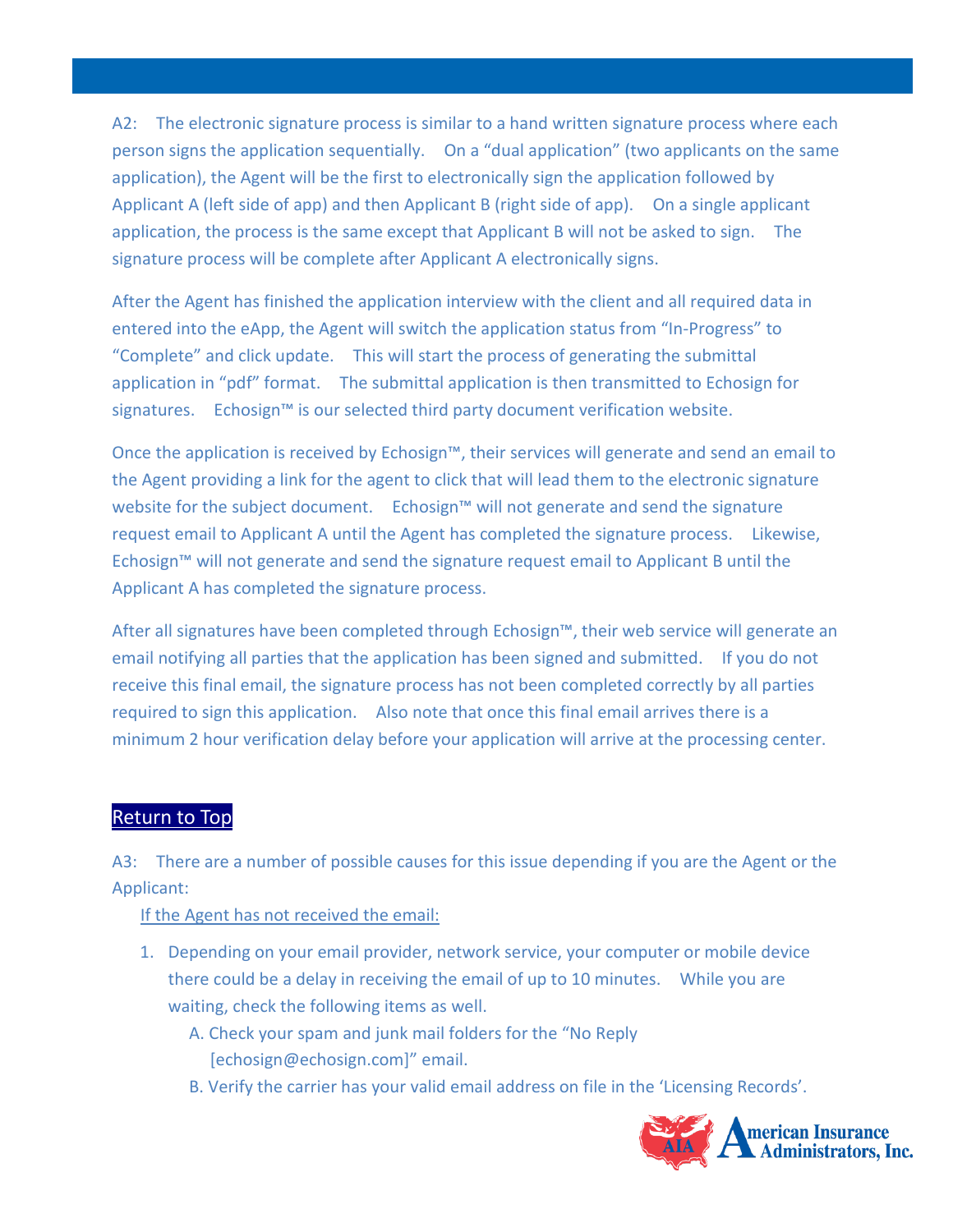eApp accesses the information on file with the carrier so you only have to maintain this data in one place. Call the Licensing Department for the carrier if you need to update your email address.

If the Applicant has not received the email:

- 1. The Agent should verify the applicant's email address that was entered on the application. You can test the address from your email account.
- 2. Ask the client/applicant to check their spam and junk mail folders for the "No Reply [echosign@echosign.com]" email address.
- 3. First, you, the agent signs the application. Next, Echosign sends an email to the first applicant prompting them to sign the application. Finally, Echosign sends an email to the second applicant (if applicable) and prompts them to sign the application.

#### [Return to Top](#page-1-0)

<span id="page-4-0"></span>A4: If you have started an application for a particular state and did not save the data or you have not filled in the First and Last Name fields on an application, "Not Complete" is added to these fields indicating that this is an available application. This unused application is available for you to use for a future client. To reuse this application, click the 'Edit' link next to application and then enter the client information. In addition, you may also delete this entry by clicking the 'Details' link next to the application, scrolling to the bottom of the application, and then clicking 'Delete'.

#### [Return to Top](#page-1-0)

<span id="page-4-1"></span>A5: "Updating" an applications status from 'In-Progress' to 'Complete' caused eApp to perform data validation functions on the filled out application. The red text appearing at the top of the application after the validation process indicates errors that exist in the body of the application. An application cannot be submitted either electronically or by mail if these errors exist. A large red asterisk (\*) is displayed next to each field that contains an error or is incomplete. Scroll through the application slowly to find the validation error marks (\*) and correct the information.

#### [Return to Top](#page-1-0)